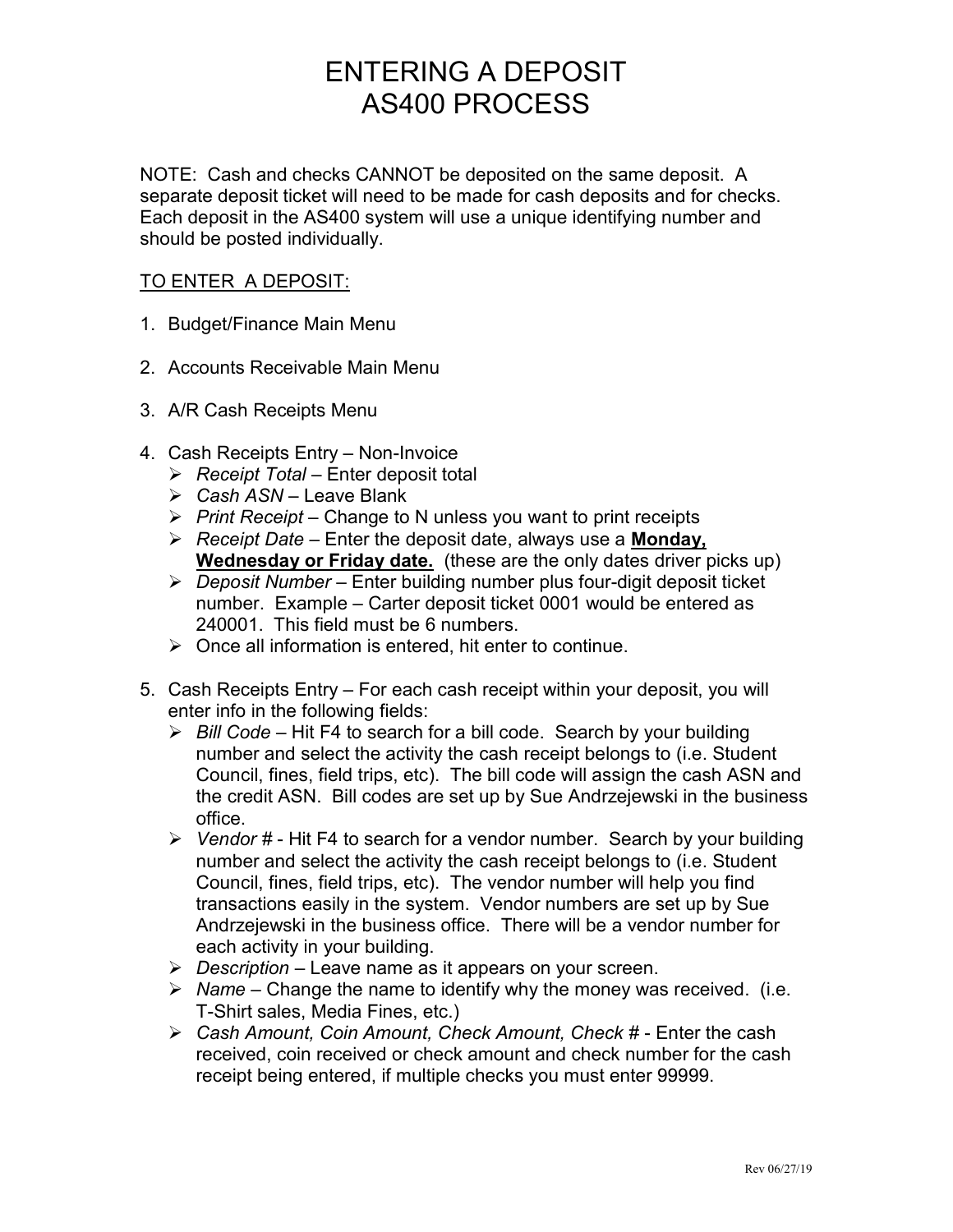# ENTERING A DEPOSIT AS400 PROCESS

REMEMBER YOU CANNOT PUT CASH/COIN ON THE SAME CASH RECEIPT WITH CHECKS. It is either all cash/coin or all checks!

- $\triangleright$  Then hit F9 to enter comments. In this area you will enter your bag number for your deposit (ex: Bag # DD1234566789) along with the name of the person who gave you the check or any other identifying comments that may help you in the future. The same comments will appear for all receipts entered on this cash receipt.\*\* All of these comments will appear in the AS400 so it could save you time pulling paperwork later on.
- $\triangleright$  Press F10 after each enter to add it to the receipt.
- $\triangleright$  Once all receipts are entered and the deposit total at the top right of the screen matches the deposit ticket, hit ENTER.
- $\triangleright$  From here, you can enter another deposit. If you have more money to enter on this cash receipt then, be sure you use the same date and it will continue to add to the cash receipt.
- $\triangleright$  If there are no more deposits, hit F3 to continue with posting.

 \*\*If you would like different comments for each entry you will need to enter them separately. To do so you will enter the total amount on the main screen for each individual ASN and hit Enter to update. This will return you to the main screen to enter your next ASN total. Use the same Deposit ticket number if they are all going in the same bag.

- 6. Print the Cash Receipts Edit Listing by User (AR0220). Enter the date you entered when entering Cash Receipt on both lines. This will be sent to your spooled file. See How to Print for instructions on how to print the report from AS400. You can print the report from GUI (www.is.misd.net).
- 7. Review the Cash Receipts Edit Listing. Make sure that the account numbers and dollar amounts match what you wanted to deposit.
- 8. Cash Receipts Update by User Option to post your Cash Receipt only if everything on the edit listing is correct. All 3 dates here will be the same.
	- $\triangleright$  Receipt Date Range Use the date of the cash receipt on both lines.
	- $\triangleright$  Cash ASN DO NOT enter anything on this line.
	- $\triangleright$  Post Month Enter the month the deposit was made. (i.e. August =08)
	- $\triangleright$  Post Date Enter the date the deposit was made.
	- $\triangleright$  Location Your school number, ie. 012
	- $\triangleright$  Comments Y for yes
	- $\triangleright$  Hit Enter the transaction posting will be pending
	- $\triangleright$  Hit Enter again to actually post the transaction
- 9. There will be several reports generated once the update has run. Print all the reports and keep with your documentation. Review the reports for posting errors. They are unlikely but do occasionally occur. The reports generated